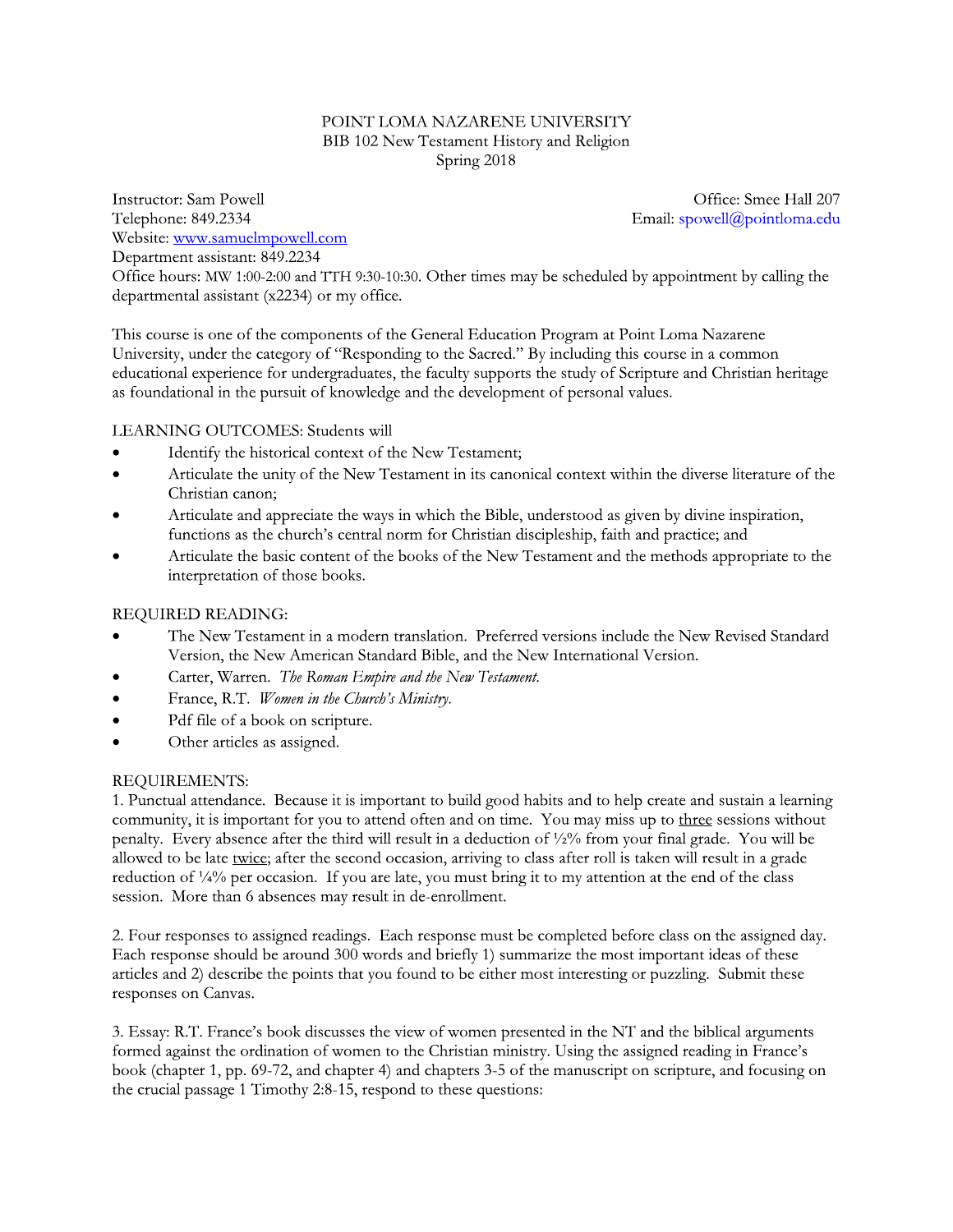- To what extent do the various layers of the literary context of 1 Timothy 2:8-15 affect the interpretation? Think not only of the passage's most immediate context in 1 Timothy, but also the fact that it is part of a larger body of letters ascribed to Paul, of the New Testament, and of the Bible. Are there other passages in the Bible that affect the interpretation of 1 Timothy 2?
- To what extent does the historical context of 1 Timothy play a role in interpretation?
- Comment on the reader's context--what elements of your culture affect your interpretation?

Further stipulations:

- The essay is due March 15 at class time.
- The essay should be three double spaced pages--approximately 1100-1200 words.  $\bullet$
- It must be submitted via Canvas.
- You will be graded on the basis of 1) the extent to which you fully address the assigned topic; 2) the clarity and logic of your analysis; and 3) spelling, grammar, and organization of ideas.

4. Weekly responses to the manuscript on scripture. Nearly each week there will be an assignment on your reading of my manuscript on scripture. For each chapter, respond to the following:

- Briefly summarize the main point of the chapter.
- What is the most interesting point of the chapter?  $\bullet$
- What part of the chapter made the most sense?
- Which part of the chapter made the least sense and needed more explaining?

You will complete and submit these assignments via Canvas.

5. Reports on the Wiley lectures. Attend at least two of the Wiley lectures and submit reports on two of them. The lecture schedule is here: https://www.pointloma.edu/events/wiley-lectures-2018. Submit reports via Canvas.

6. Exams: There will be a midterm exam on February 27 and a final exam on May 1. The final exam will be comprehensive. All exams will consist of multiple choice and matching questions.

GRADING (points are approximate):

| Essay on 1 Timothy 2                   | 80 points          |
|----------------------------------------|--------------------|
| Final exam                             | 120                |
| Mid-term exam                          | 75                 |
| Four responses to articles             | 32 (8 points each) |
| Ten responses to the book on scripture | 50 (5 points each) |
| Two Wiley lecture reports              | 16 (8 points each) |

# PLNU POLICIES

- INCOMPLETES AND LATE ASSIGNMENTS: All assignments are to be submitted/turned in by the beginning of the class session when they are due—including assignments posted in Canvas. Incompletes will only be assigned in extremely unusual circumstances.
- FINAL EXAMINATION POLICY: Successful completion of this class requires taking the final examination on its scheduled day. The final examination schedule is posted on the Class Schedules site. No requests for early examinations or alternative days will be approved.
- PLNU COPYRIGHT POLICY: Point Loma Nazarene University, as a non-profit educational institution, is entitled by law to use materials protected by the US Copyright Act for classroom education. Any use of those materials outside the class may violate the law.
- PLNU ACADEMIC HONESTY POLICY: Students should demonstrate academic honesty by doing original work and by giving appropriate credit to the ideas of others. Academic dishonesty is the act of presenting information, ideas, and/or concepts as one's own when in reality they are the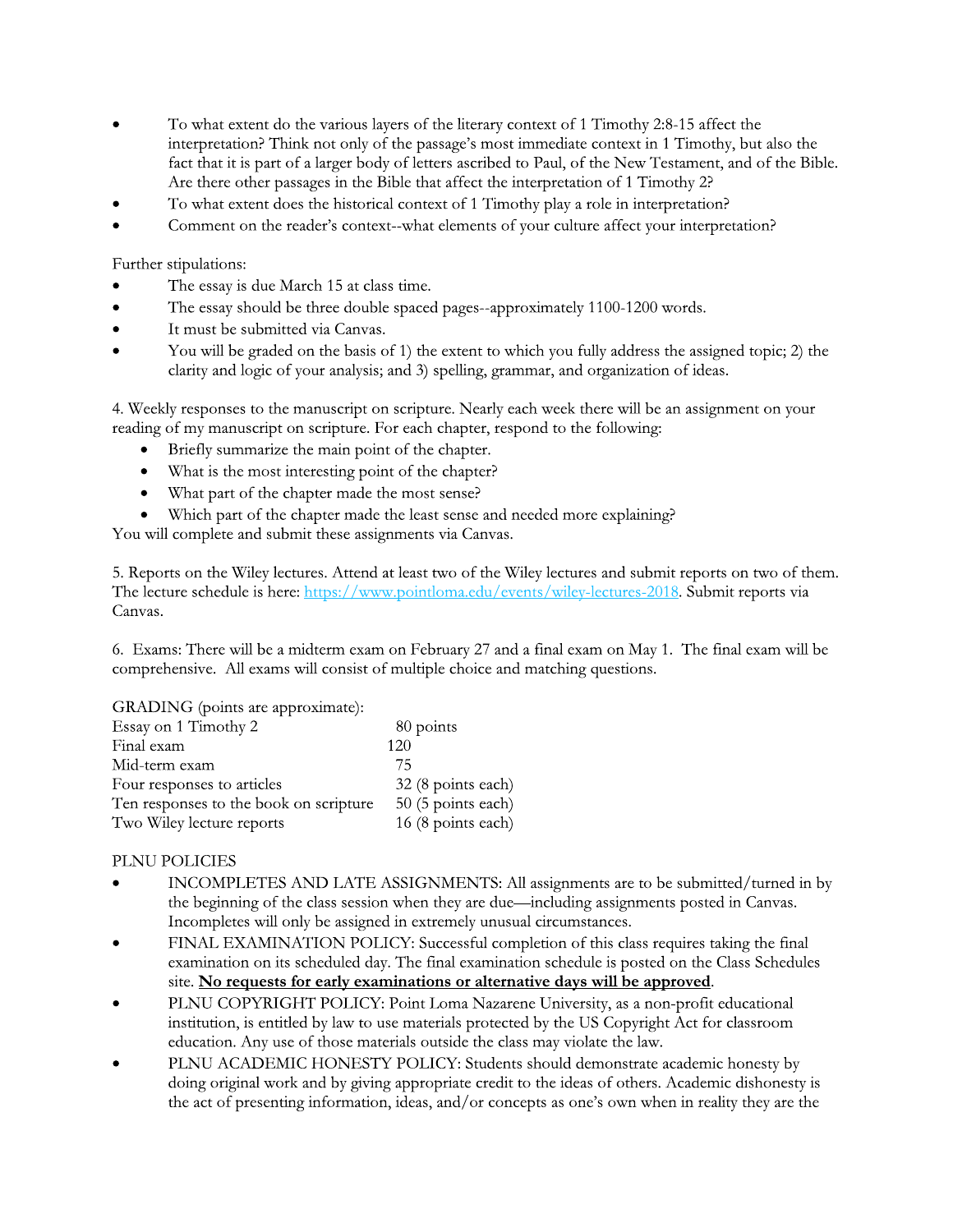results of another person's creativity and effort. A faculty member who believes a situation involving academic dishonesty has been detected may assign a failing grade for that assignment or examination, or, depending on the seriousness of the offense, for the course. Faculty should follow and students may appeal using the procedure in the university Catalog. See Academic Policies for definitions of kinds of academic dishonesty and for further policy information.

PLNU ACADEMIC ACCOMMODATIONS POLICY: If you have a diagnosed disability, please contact PLNU's Disability Resource Center (DRC) within the first two weeks of class to demonstrate need and to register for accommodation by phone at 619-849-2486 or by e-mail at DRC@pointloma.edu. See Disability Resource Center for additional information.

# **OTHER MATTERS:**

- Email is an official mode of communication in this course.
- Computers and other electronic devices may not be used in class.
- Procrastination and denial: If you find yourself getting behind in assignments, it is important to communicate with me so that you don't get into a downward spiral of missing assignments.
- Inclusive language: The School of Theology and Christian Ministry is committed to the equality of women and men. Recognizing that people have often used the English language in ways that imply the exclusion or inferiority of women, the department urges students, faculty and staff to avoid sexist language in public discourse, in classroom discussion, and in their writings.